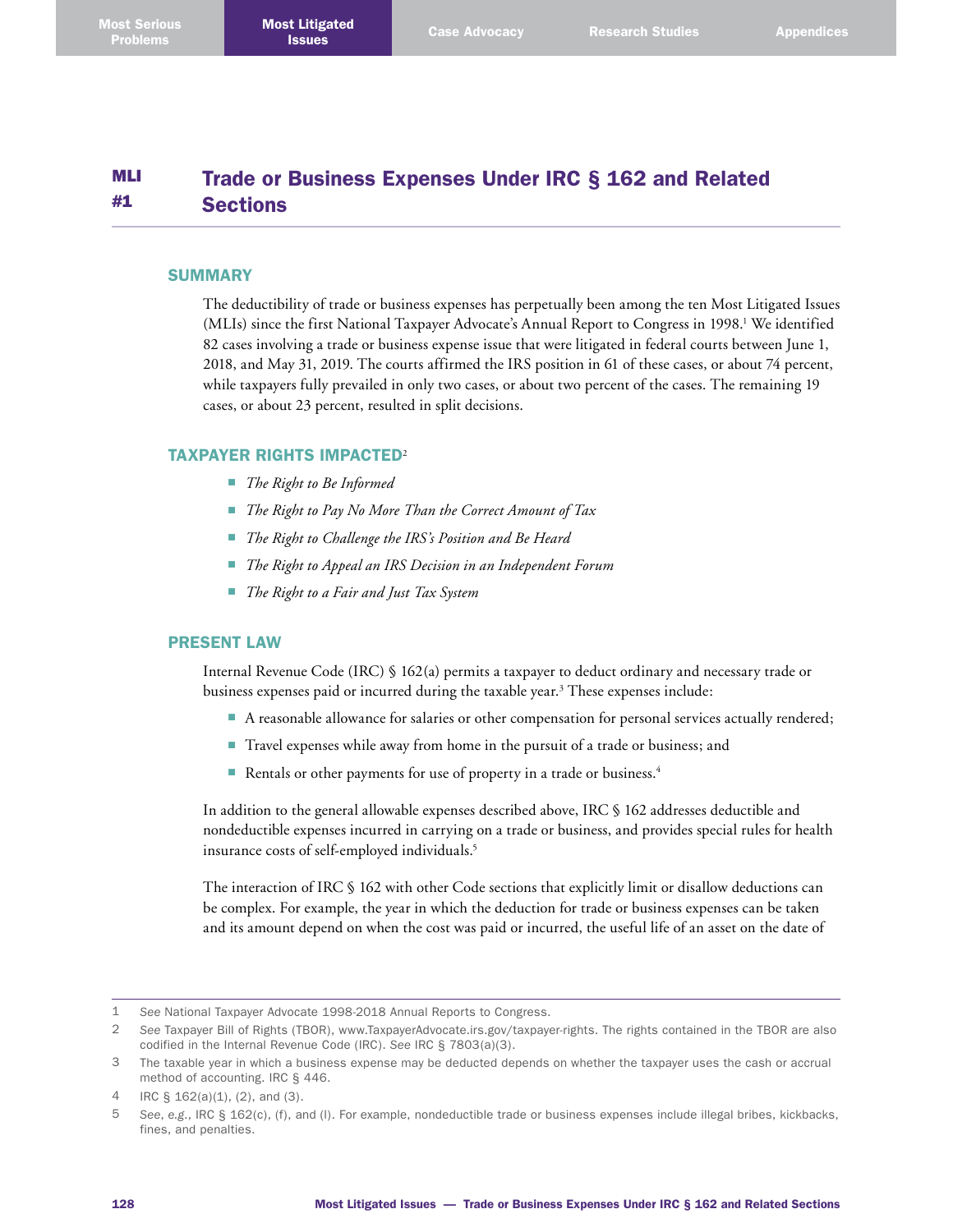acquisition, and when it was sold or when the business operation is terminated. 6 Rules regarding the practical application of IRC § 162 have evolved largely from case law and administrative guidance over the years. When a taxpayer seeks judicial review of the IRS's determination of a tax liability relating to the deductibility of a particular expense, the courts must often address a series of questions, including, but not limited to, the ones discussed below.

# What Is a Trade or Business Expense Under IRC § 162?

Although "trade or business" is a widely used term in the IRC, neither the Code nor the Treasury Regulations provide a definition.<sup>7</sup> The definition of a "trade or business" comes from common law, where the concepts have been developed and refined by the courts. 8 The Supreme Court has interpreted "trade or business" for purposes of IRC § 162 to mean an activity conducted with "continuity and regularity" and with the primary purpose of earning income or making a profit. 9

### What Is an Ordinary and Necessary Expense?

IRC § 162(a) requires a trade or business expense to be both "ordinary" and "necessary" in relation to the taxpayer's trade or business to be deductible. 10 The Supreme Court describes an "ordinary" expense as customary or usual and of common or frequent occurrence in the taxpayer's trade or business. 11 The Court describes a "necessary" expense as one that is appropriate and helpful for the development of the business. 12 Further, an employee business expense is not ordinary and necessary if the employee is entitled to reimbursement from the employer. 13 Common law also requires that in addition to being ordinary and necessary, the amount of the expense must be reasonable for the expense to be deductible.<sup>14</sup>

# Is the Expense a Currently Deductible Expense or a Capital Expenditure?

A currently deductible expense is an ordinary and necessary expense paid or incurred during the taxable year in the course of carrying on a trade or business. 15

- 11 *Deputy v. du Pont*, 308 U.S. 488, 495 (1940) (internal citations omitted).
- 12 *See Comm'r v. Heininger*, 320 U.S. 467, 471 (1943).
- 13 *Podems v. Comm'r*, 24 T.C. 21, 22-23 (1955). As unreimbursed employee business expenses are miscellaneous itemized deductions under IRC § 67, they will not be available to taxpayers for the 2018-2025 tax years under IRC § 67(g). The employee has the burden of establishing the amount of the expense and that the expense is not eligible for reimbursement.
- 14 In *Comm'r v. Lincoln Electric Co*., the Court of Appeals for the Sixth Circuit held "the element of reasonableness is inherent in the phrase 'ordinary and necessary.' Clearly it was not the intention of Congress to automatically allow as deductions operating expenses incurred or paid by the taxpayer in an unlimited amount." 176 F.2d 815, 817 (6th Cir. 1949), *cert. denied*, 338 U.S. 949 (1950).
- 15 IRC § 162(a). IRC § 263. No current deduction is allowed for the cost of acquisition, construction, improvement, or restoration of an asset expected to last more than one year. *See also INDOPCO, Inc. v. Comm'r*, 503 U.S. 79 (1992). Instead, those types of expenses are generally considered capital expenditures, which may be subject to depreciation, amortization, or depletion over the useful life of the property. IRC § 167; IRC § 179. Note, the Tax Cuts and Jobs Act increased the maximum deduction under IRC § 179 from \$500,000 to \$1 million and increased the maximum asset-spending phaseout from \$2 million to \$2.5 million. IRC § 179(b)(1), (b)(2).

<sup>6</sup> *See*, *e.g*., IRC § 165 (deductibility of losses), IRC § 167 (deductibility of depreciation), IRC § 183 (activities not engaged in for profit), and IRC § 1060 (special allocation rules for certain asset acquisitions, including the reporting of business asset sales when closing a business).

<sup>7</sup> *Comm'r v. Groetzinger*, 480 U.S. 23, 35 (1987).

<sup>8</sup> Carol Duane Olson, *Toward a Neutral Definition of "Trade or Business" in the Internal Revenue Code*, 54 U. Cin. L. Rev. 1199 (1986).

<sup>9</sup> *Groetzinger*, 480 U.S. at 35.

<sup>10</sup> In *Welch v. Helvering*, the Supreme Court stated that the words "ordinary" and "necessary" have different meanings, both of which must be satisfied for the taxpayer to benefit from the deduction.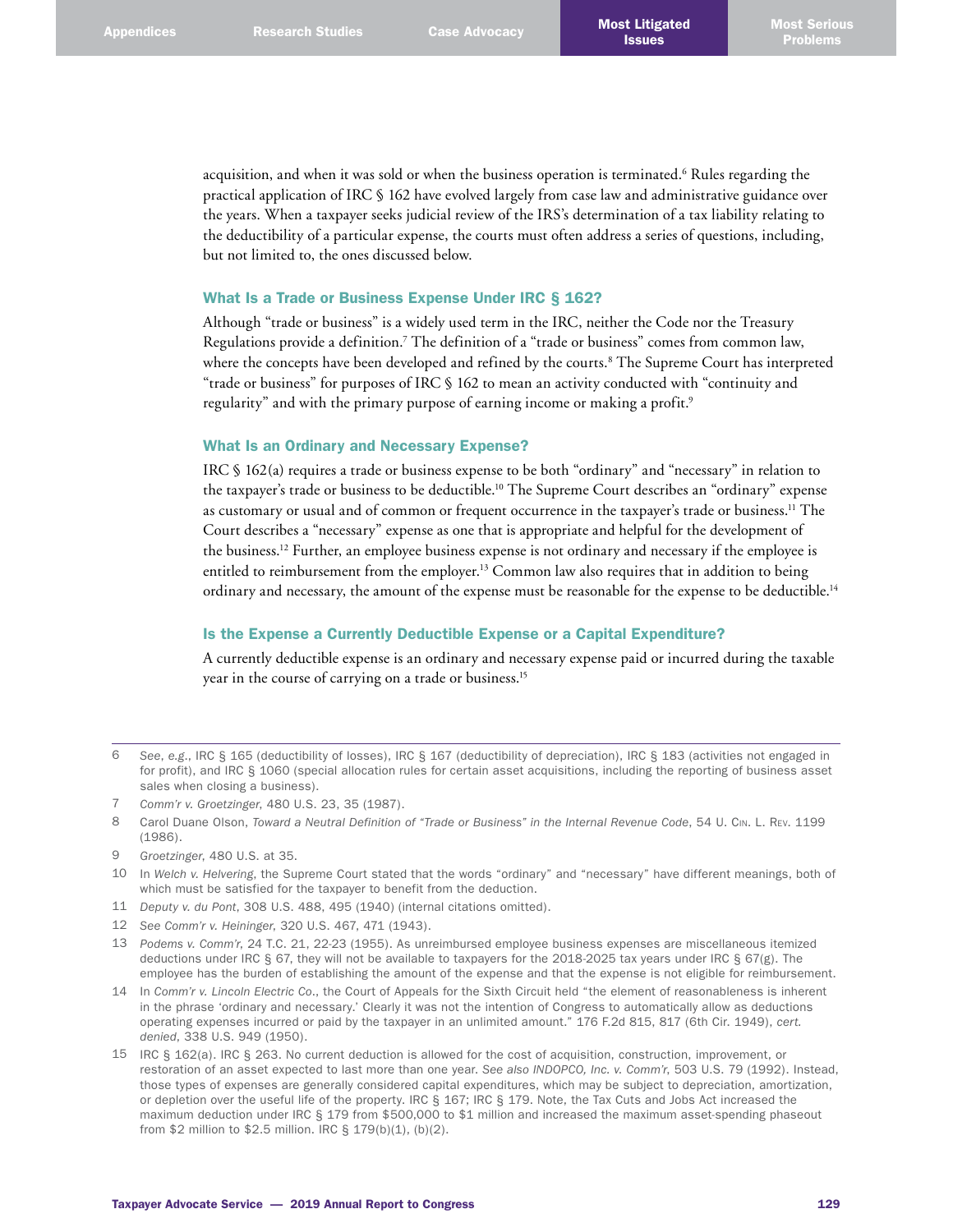# When Is an Expense Paid or Incurred During the Taxable Year, and What Proof Is There That the Expense Was Paid?

IRC § 162(a) requires an expense to be "paid or incurred during the taxable year" to be deductible. The IRC also requires taxpayers to maintain books and records that substantiate income, deductions, and credits, including adequate records to substantiate deductions claimed as trade or business expenses. 16 If a taxpayer cannot substantiate the exact amounts of deductions by documentary evidence (*e.g.*, invoice paid, paid bill, or canceled check) but can establish that he or she had some business expenditures, the courts may employ the *Cohan* rule to grant the taxpayer a reasonable amount of deductions. 17

# When Can an Approximation of Business Expenses Be Used?

The *Cohan* rule is one of "indulgence" established in 1930 by the Court of Appeals for the Second Circuit in *Cohan v. Commissioner*. 18 The court held that the taxpayer's business expense deductions were not adequately substantiated, but stated that "the [Tax Court] should make as close an approximation as it can, bearing heavily if it chooses upon the taxpayer whose inexactitude is of his own making. But to allow nothing at all appears to us inconsistent with saying that something was spent."19 In *Estate of Elkins v. Commissioner*, the Fifth Circuit described "the venerable lesson of Judge Learned Hand's opinion in *Cohan*: In essence, make as close an approximation as you can, but never use a zero."20

The *Cohan* rule cannot be used in situations where IRC § 274(d) applies. IRC § 274(d) provides that unless a taxpayer complies with strict substantiation rules, no deductions are allowable for:

- Travel expenses (including meals and lodging while away from home);
- Gifts; and
- Certain "listed property."<sup>21</sup>

A taxpayer must substantiate a claimed IRC § 274(d) expense with adequate records or sufficient evidence to establish the amount, time, place, and business purpose. 22

<sup>16</sup> IRC § 6001. *See also* Treas. Reg. §§ 1.6001-1 and 1.446-1(a)(4).

<sup>17</sup> *See Cohan v. Comm'r*, 39 F.2d 540 (2d Cir. 1930).

<sup>18</sup> *Id.*

<sup>19</sup> 39 F.2d 540 (2d Cir. 1930) at 544, *aff'g and remanding* 11 B.T.A. 743 (1928).

<sup>20</sup> 767 F.3d 443, 449 n. 7 (5th Cir. 2014) (citing *Cohan*, 39 F.2d at 543-44), *rev'g* 140 T.C. 86 (2013).

<sup>21</sup> "Listed property" means any passenger automobile; any other property used as a means of transportation; any property of a type generally used for purposes of entertainment, recreation, or amusement; any computer or peripheral equipment (except when used exclusively at a regular business establishment and owned or leased by the person operating such establishment); and any other property specified by regulations. IRC  $\S 280F(d)(4)(A)$  and (B).

<sup>22</sup> Treas. Reg. § 1.274-5T(b). Ironically, if George M. Cohan brought his case today before the Tax Court, he would be unable to benefit from application of that rule because of the strict substantiation required by IRC § 274(d). A contemporaneous log is not explicitly required, but a statement not made at or near the time of the expenditure has the same degree of credibility only if the corroborative evidence has "a high degree of probative value." Treas. Reg. § 1.274-5T(c)(1); *Reynolds v. Comm'r*, 296 F.3d 607, 615-616 (7th Cir. 2002) (noting that keeping written records is not the only method to substantiate IRC § 274 expenses but "alternative methods are disfavored").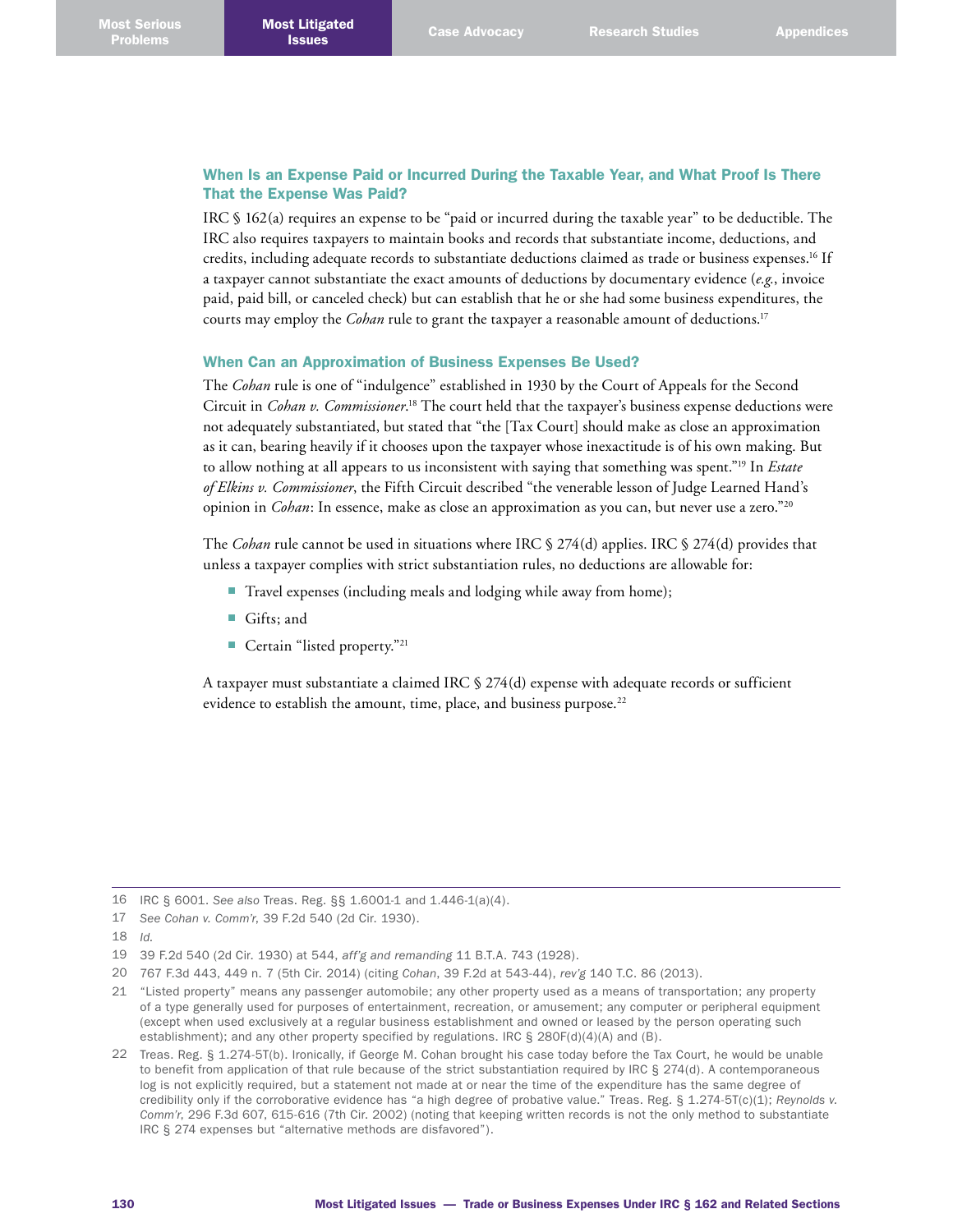# ANALYSIS OF LITIGATED CASES

This year, we reviewed 82 cases involving trade or business expenses that were litigated in federal courts from June 1, 2018, through May 31, 2019. The table 1 listed in Appendix 5 contains a list of the respective issues in these cases. Figure 2.1.1 categorizes the main issues raised by taxpayers. Cases involving more than one issue are included in more than one category.

### FIGURE 2.1.1, Trade or Business Expense Issues Cases Reviewed<sup>23</sup>

| <b>Issue</b>                                                                                                     | <b>Type of Taxpayer</b> |                 |
|------------------------------------------------------------------------------------------------------------------|-------------------------|-----------------|
|                                                                                                                  | Individual              | <b>Business</b> |
| Substantiation of Expenses Under IRC § 162, Including Application of the<br>Cohan Rule                           | 10                      | 34              |
| Substantiation of Expenses under IRC § 274(d)                                                                    | 8                       | 18              |
| Schedule A Unreimbursed Employee Expenses Requiring Proof Employer Did<br>Not Reimburse Taxpayer Under IRC § 162 | 8                       | 7               |
| Hobby Losses, Nondeductible Under Either IRC §§ 183 or 162                                                       | $\Omega$                | 9               |
| Home Office Under IRC § 280A                                                                                     | 4                       | 5               |
| Net Operating Losses Under IRC § 172                                                                             | $\Omega$                | 6               |
| Personal Expenditures Disallowed Under IRC § 262                                                                 | 2                       | $\overline{2}$  |
| Capitalization and Cost Recovery Under IRC §§ 263, 263A, 195, 179, and 167                                       | $\Omega$                | 10              |
| Illegal Activities Under IRC $\S$ 280E, 162(c), 162(f), and 162(g)                                               | $\Omega$                | 6               |
| <b>Economic Substance Doctrine</b>                                                                               | $\Omega$                | $\mathcal{P}$   |
| Business Bad Debt Deduction Under IRC § 166                                                                      | $\Omega$                | 4               |
| Not Engaged In a Trade or Business Under IRC § 162                                                               | $\Omega$                | $\mathfrak{D}$  |
| Interest Deduction Under IRC § 163                                                                               | $\Omega$                | $\mathbf{1}$    |

Taxpayers represented themselves (*pro se*) in 35 of the 82 cases (about 43 percent). Taxpayers were represented by counsel in 47 out of the 82 cases (about 57 percent). Of the 82 cases, the taxpayers prevailed in two cases in full, and in 19 cases in part. The IRS won in the remaining 61 cases. None of the *pro se* individual taxpayers prevailed in full.

As in previous years, a number of individual taxpayers claimed deductions for Schedule A unreimbursed employee expenses that were either related to personal rather than business activities or the taxpayer did not meet the burden of showing his or her employer would not reimburse these expenses. 24 Additionally, taxpayers claimed travel, meals, and entertainment expenses, but occasionally failed to meet the heightened substantiation requirements of IRC § 274(d). 25 Many *pro se* litigants were unable to meet substantiation requirements. 26

<sup>23</sup> Multiple issues can appear within one case; therefore these figures will not match the total case count.

<sup>24</sup> *See*, *e.g*., *Farolan v. Comm'r*, T.C. Summ. Op. 2018-28; *Cates v. Comm'r*, T.C. Memo. 2017-178, *appeal dismissed,* (11th Cir. Apr. 30, 2018); *Beckey v. Comm'r*, T.C. Summ. Op. 2017-80.

<sup>25</sup> *See Lewis v. Comm'r*, T.C. Memo. 2017-117; *Fehr v. Comm'r*, T.C. Summ. Op. 2018-26.

<sup>26</sup> *See Wooten v. Comm'r*, T.C. Summ. Op. 2017-58.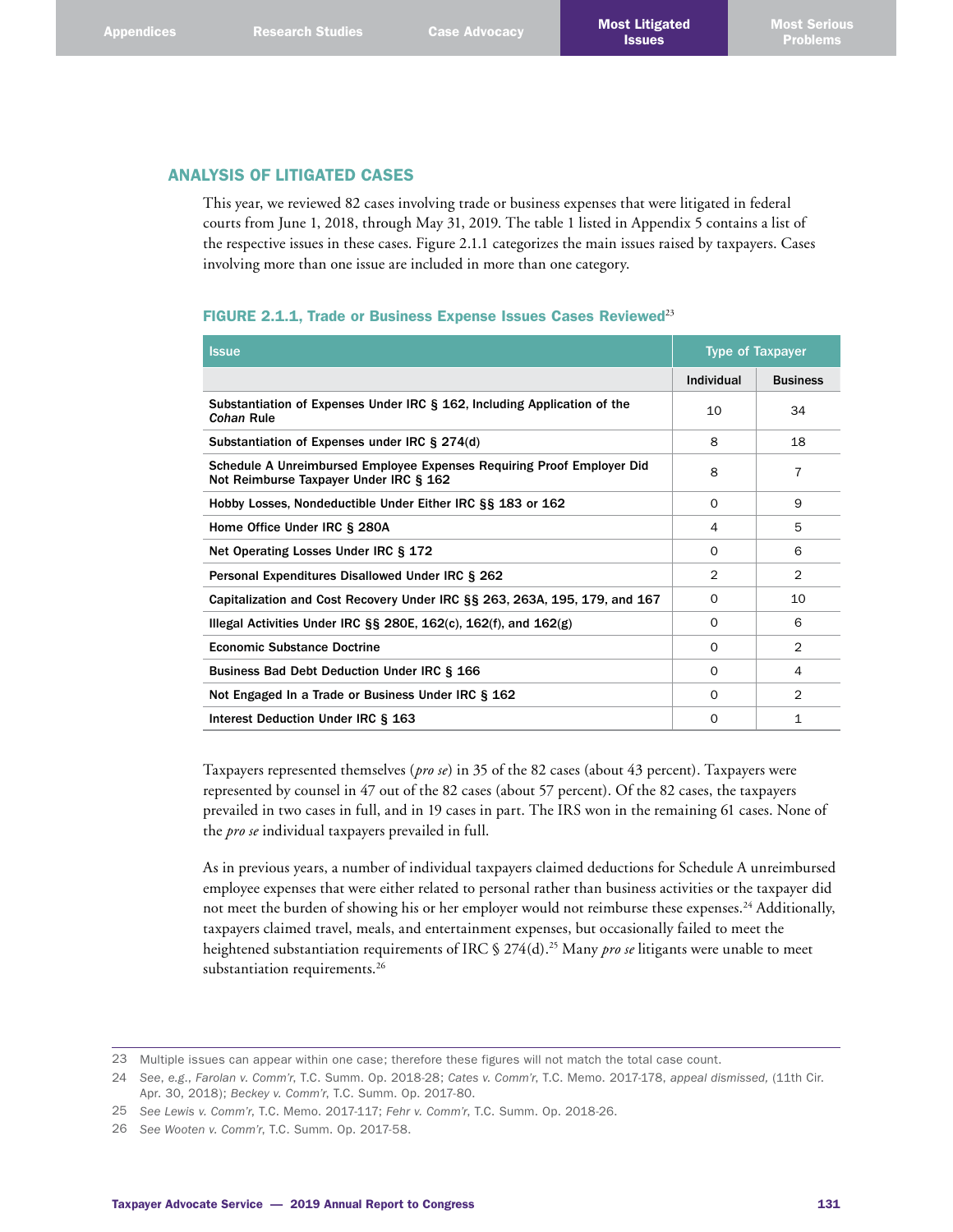#### Individual Taxpayers

Unsurprisingly, relatively few of this year's IRC § 162 trade or business cases involve individual taxpayers (the term "individual" excludes sole proprietorships). All but one of these cases were issued as either Tax Court memorandum opinions or summary opinions.<sup>27</sup>

The sole individual case decided by a Court of Appeals was *Liljeberg v. Commissioner*, in which the Court of Appeals for the D.C. Circuit affirmed an earlier decision by the U.S. Tax Court. <sup>28</sup> *Liljeberg* involved the question of whether three nonresident foreign students enrolled in the State Department's Exchange Visitor Program could deduct Schedule A unreimbursed employee business expenses for travel, meal, and entertainment costs. The students, who were from Finland, Russia, and Ireland, entered the U.S. on nonimmigrant "J visas," which permitted them to work part-time jobs while studying as full-time students for up to four consecutive months. The students argued that they could deduct their travel, meal, and entertainment expenses under IRC  $\S$  162(a)(2), which allows taxpayers to deduct business expenses incurred while "away from home" for business reasons. 29

The D.C. Circuit, however, ruled that the students were not away from home on business in the manner contemplated by IRC  $\S$  162(a)(2). Such was the case because the students came to work in the U.S. voluntarily and were not required by their employers to retain an abode in their home countries. The fact that this home country residency requirement was established by the visa process, as opposed to the employers themselves, was insufficient in the eyes of the D.C. Circuit. As a result, the Court of Appeals affirmed the Tax Court and denied deductions for unreimbursed employee business expenses not incurred in the pursuit of a trade or business.

Another case illustrating some of the most commonly arising issues in the individual trade or business context is *Sutherland v. Commissioner*. 30 There, a taxpayer sought to deduct a variety of job search expenses. The court allowed deductions related to the creation and mailing of a "value proposition deck," because it was used to seek employment. On the other hand, deductions incurred for meals, entertainment, and transportation costs during the job search were disallowed because Taxpayer did not meet the heightened contemporaneous documentation standards of IRC § 274(d). Likewise, Taxpayer could not establish that computer supplies had been used solely for business purposes.

Taxpayer's spouse, a manager for a furniture company, also attempted to deduct meals and entertainment expenditures as unreimbursed employee business expenses. He claimed deductions for meals purchased while out of town on business and for costs incurred in taking his employees out for meals and entertainment for team building and recognition. However, these deductions were disallowed because, among other reasons, he never requested reimbursement and because he did not seek authorization from his superiors for the recognition-related expenses.

30 *Sutherland v. Comm'r*, T.C. Memo. 2018-186.

<sup>27</sup> Tax Court decisions are categorized into three types: regular decisions, memorandum decisions, and small tax case ("S") decisions. The regular decisions of the Tax Court include cases which have some new or novel point of law, or in which there may not be general agreement, and therefore have the most legal significance. In contrast, memorandum decisions generally involve fact patterns within previously settled legal principles and therefore are not as legally significant. Finally, "S" case decisions (for disputes involving \$50,000 or less where the taxpayer has elected Small Case status) are not appealable and, thus have no precedential value. *See also* IRC § 7463(b); U.S. Tax Court Rules of Practice and Procedure, Rules 170-175.

<sup>28</sup> *Liljeberg v. Comm'r*, 907 F.3d 623 (D.C. Cir. 2018), *aff'g* 148 T.C. 83 (2017).

<sup>29</sup> *See Barone v. Comm'r*, 85 T.C. 462, 465 (1985) (citations omitted), which states that for an expense to qualify under section  $162(a)(2)$  it must (1) be ordinary and necessary, (2) have been incurred while the taxpayer was "away from home", and (3) have been incurred in the pursuit of a trade or business. The second element of whether the taxpayers were "away from home" was in dispute in *Liljeberg*.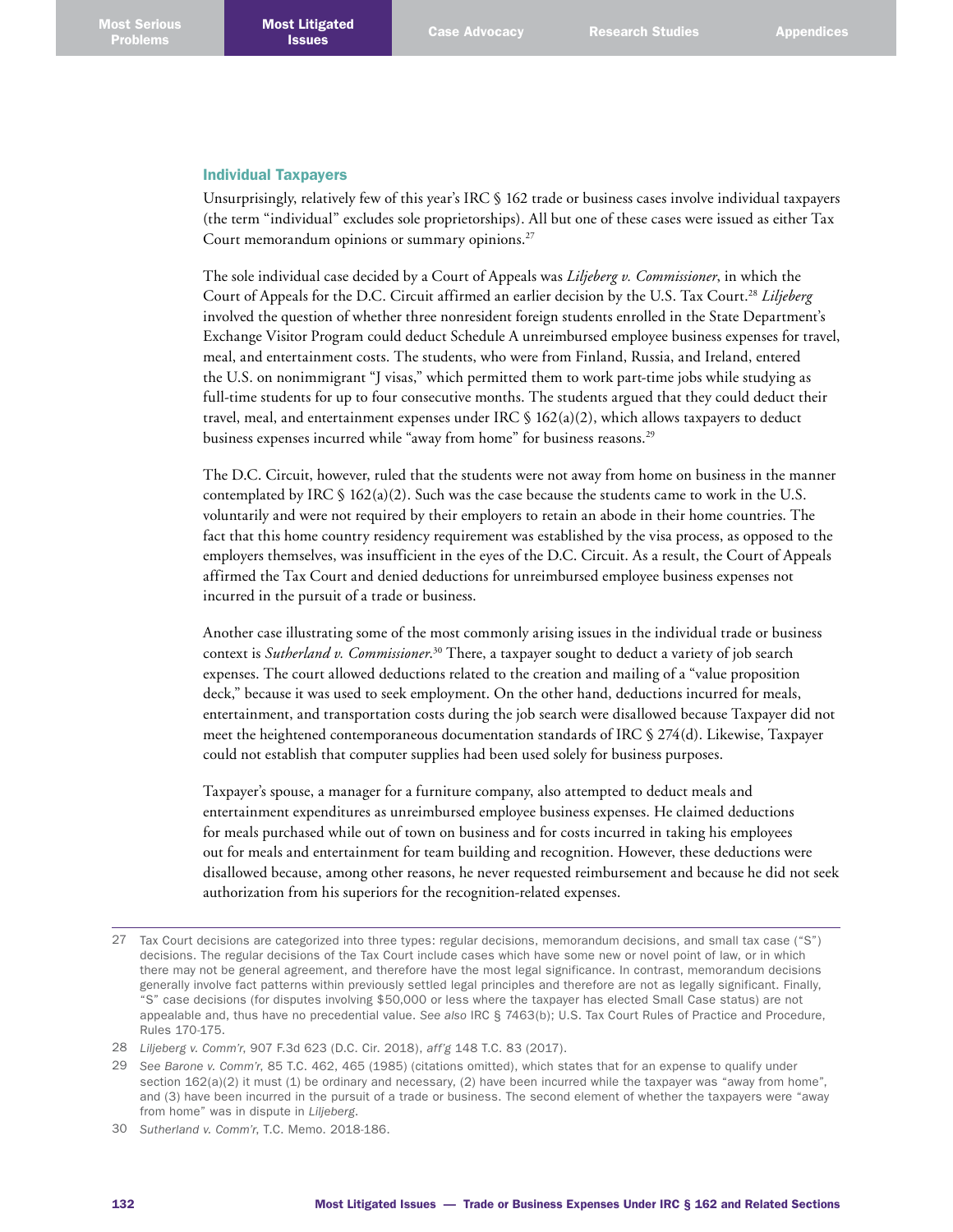### Business Taxpayers

TAS reviewed 69 cases involving business taxpayers. Business taxpayers prevailed fully in two cases (approximately three percent), partially prevailed in 16 cases (approximately 23 percent), and the IRS was completely successful in the remaining cases (approximately 74 percent). Of cases in which business taxpayers fully or partially prevailed, 67 percent (12 of 18) involved taxpayers represented by counsel. Alternatively, six *pro se* business taxpayers partially prevailed, but none fully prevailed. Of cases in which the IRS fully prevailed, approximately 61 percent (31 of 51) involved business taxpayers represented by counsel, while approximately 39 percent (20 of 51) involved *pro se* taxpayers.

One of the more commonly litigated issues from year to year is whether an activity is carried on as a business for profit or whether it simply represents a hobby. This distinction is significant because losses attributable to a hobby can only be deducted to the extent of income generated by the activity, while business losses have no such limitation. 31

The analysis employed to distinguish between business and hobby activities is well illustrated by *Ford v. Commissioner*. The case focused on a music venue called Bell Cove that enjoyed substantial success when operated by Taxpayer, a former country music singer, and her husband, a producer and record label owner. 32 The venue closed upon the husband's death, but was reopened by Taxpayer several years later as she attempted to restore Bell Cove to its former glory. Among other things, Taxpayer engaged musicians to perform on weekends and hosted various events, including parties and weddings. Despite Taxpayers' efforts, however, Bell Cove was consistently unprofitable, losing approximately \$420,000 between 2008 and 2014. She was able to continue operating the venue by drawing on trust funds at her disposal.

In affirming the prior Tax Court decision, the Sixth Circuit analyzed the nine-factor test for distinguishing for-profit activities from hobbies, set forth in the regulations under IRC § 183. 33 Based on these factors, the Sixth Circuit determined that Taxpayer did not have the requisite intent to make a profit in her operation of Bell Cove. Among other things, the Sixth Circuit noted that Bell Cove was not operated in the manner of a traditional business, as Taxpayer made no effort either to minimize expenses or to undertake improvements and innovations that would increase revenue. Further, the activity generated ongoing losses that showed no realistic likelihood of being offset by annual profits or appreciation in the property. These circumstances, when combined with the substantial personal pleasure derived by Taxpayer from running Bell Cove and her ability to defray losses with her personal income, caused the Sixth Circuit to conclude that Bell Cove and its operations represented a hobby, rather than a business. Accordingly, Taxpayer was unable to deduct Bell Cove's losses against her income from other sources.

On the other hand, in *Potter v. Commissioner*, Taxpayer found a way of circumventing the loss limitations of IRC § 183. 34 Taxpayer, an independent contractor who sold soil on commission, operated his business through a C corporation, of which he was the sole shareholder and only employee. When the third-party company for whom Taxpayer sold soil was purchased, Taxpayer, via his corporation, received substantial termination pay and discontinued all sales activities. Having significant leisure time, he took up cowboy mounted shooting, in which participants, wearing old western or military garb, engage in riding and shooting competitions for prize money.

<sup>31</sup> IRC § 183(b)(2).

<sup>32</sup> *Ford v. Comm'r*, 751 F. App'x. 843 (6th Cir. 2018) *aff'g* T.C. Memo. 2018-8.

<sup>33</sup> Treas. Reg. § 1.183-2(b).

<sup>34</sup> *Potter v. Comm'r*, T.C. Memo. 2018-153.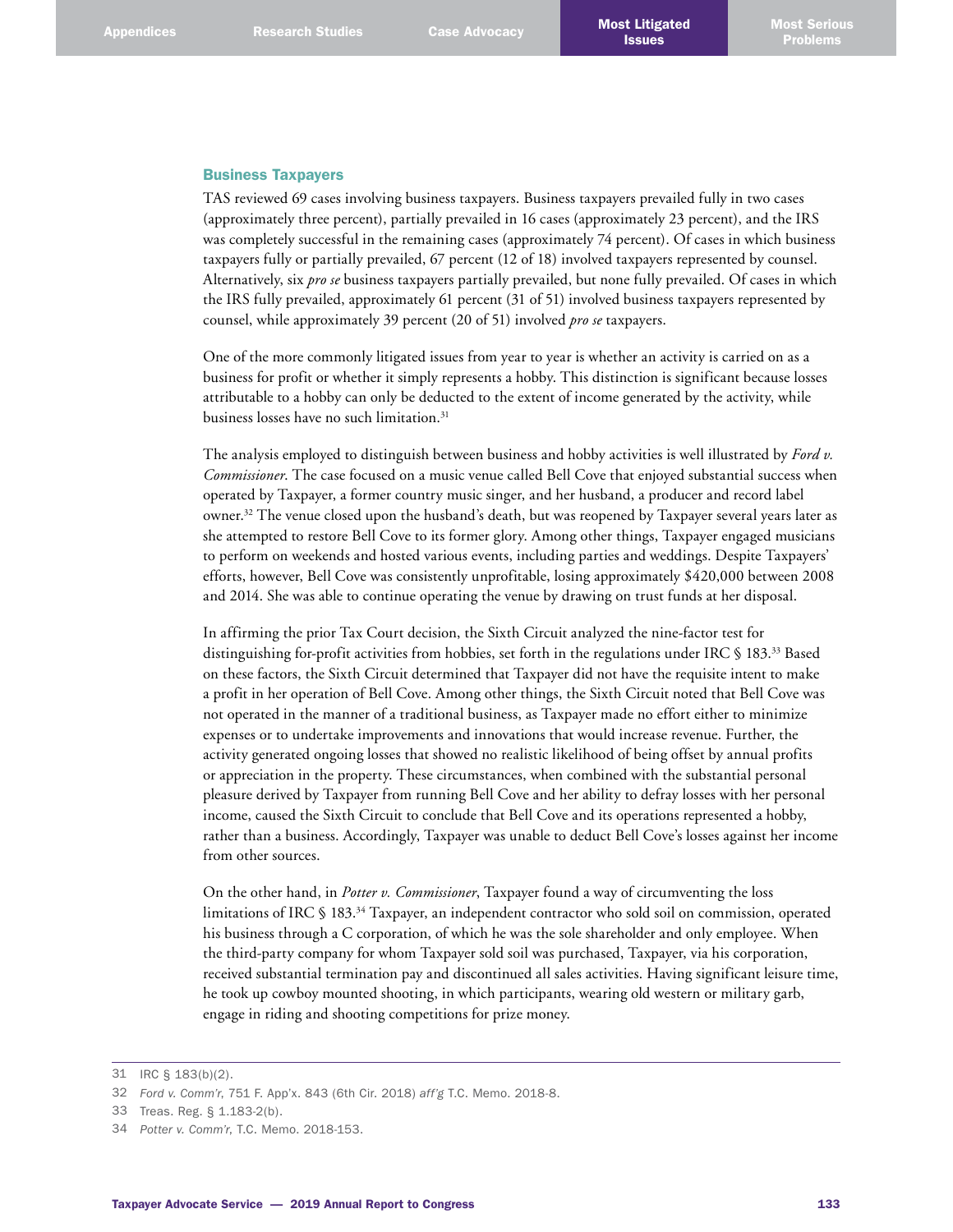In furtherance of this activity, Taxpayer purchased a truck, trailer, and tractor for over \$150,000. These expenditures were capitalized and depreciated by Taxpayer's corporation. At first, the deductions were disallowed by the IRS on the grounds that Taxpayer was involved in a hobby, rather than a for-profit activity. However, IRC § 183, by its very terms, does not apply to C corporations. Thus, when the Tax Court determined that Taxpayer was pursuing his cowboy mounted shooting through the corporation, rather than in his individual capacity, this ruling led to the presumptive conclusion that Taxpayer was involved in a trade or business, expenses from which could be deducted even if they exceeded income from the associated activity.

Where a trade or business is being carried on, compensation is one of the few deductible expenses specifically identified by IRC § 162. 35 Occasionally, controversy arises regarding whether payments made by the business are in fact deductible compensation, or instead represent some other sort of nondeductible transfer. Just such an issue was presented in the case of *Little Mountain Corp v. Commissioner.*<sup>36</sup>

Taxpayer (Little Mountain Corp) purchased a precious metals business from Franklin Sanders, who then set up a sole proprietorship, Always Frank Consulting, and purportedly began performing consulting services for Taxpayer.<sup>37</sup> According to Taxpayer, it paid him approximately \$900,000 of consulting fees, which Taxpayer deducted on its 2011 return. However, Taxpayer did not issue Sanders a Form 1099, and he reported no compensation of any sort during that year. The IRS disallowed Taxpayer's deduction on the grounds that Taxpayer failed to prove that the payments in question were deductible compensation.

The Tax Court sustained this determination and, upon review, the Ninth Circuit affirmed the lower court's decision. In particular, the Ninth Circuit was concerned that the payments were provided in the form of checks made out to "cash," which ultimately were endorsed by individuals unassociated with Franklin Sanders or his consulting business. Likewise, an ill-kept ledger and generic invoices, when combined with the lack of any Forms 1099 and Sanders's nonreporting, failed to clarify the nature of the payments. As a result, the Ninth Circuit held that Taxpayer had fallen short of the level of proof necessary to establish that the cash transfers in question represented deductible compensation.

An increasing number of cases also present scenarios in which otherwise allowable expenses are barred from deductibility because of a specific statutory exclusion. The most common of these prohibitions arises with respect to illegal expenses under IRC § 280E in the context of marijuana dispensaries. Patients Mut. Assistance Collective Corp. v. Commissioner provides an excellent discussion of the legal issues surrounding the controversy*.* 38 The case involved a corporate taxpayer that operated a medical marijuana dispensary, legally organized under California law. Taxpayer incurred a variety of expenses, including employee compensation, that it sought to deduct. Despite conceding that these expenditures were directly related to Taxpayer's trade or business, the IRS disallowed these deductions under IRC § 280E, which specifies, "No deduction or credit shall be allowed for any amount paid or incurred during the taxable year in carrying on any trade or business if such trade or business (or the activities which comprise such trade or business) consists of trafficking in controlled substances." In upholding the IRS's disallowance of the deductions, the Tax Court explained that IRC § 280E had been passed by

<sup>35</sup> IRC § 162(a)(1).

<sup>36</sup> *Little Mtn. Corp. v. Comm'r*, 736 F. App'x 691 (9th Cir. 2018), *aff'g* T.C. Memo. 2016-147.

<sup>37</sup> Taxpayer was owned by relatives of Franklin Sanders and, according to the Tax Court, "The record strongly suggests that the corporation is Mr. Sanders' alter ego." *Little Mtn. Corp. v. Comm'r, T.C. Memo*. 2016-147.

<sup>38</sup> *Patients Mut. Assistance Collective Corp. v. Comm'r*, 151 T.C. No. 11 (2018).